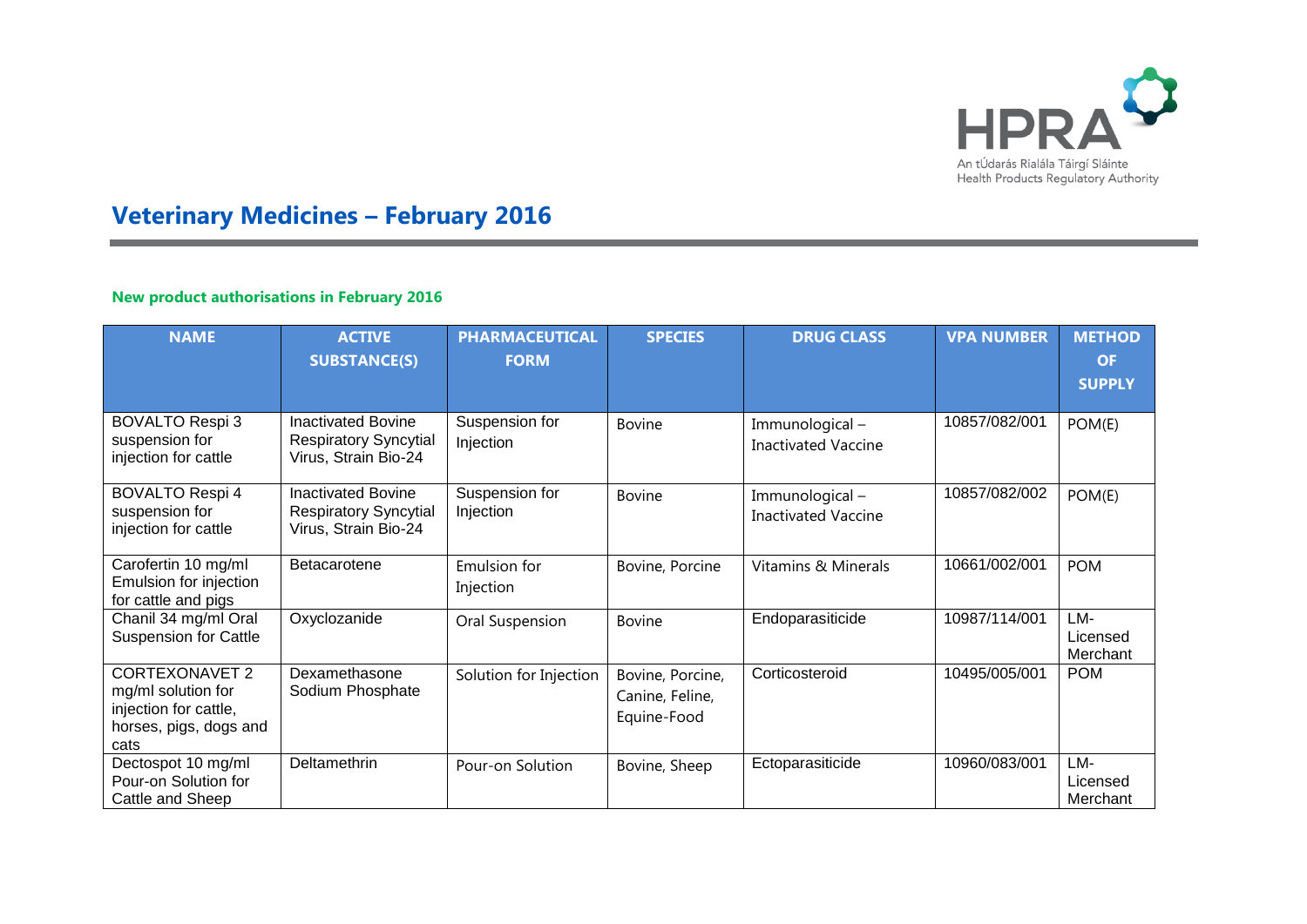

| <b>NAME</b>                                                                                    | <b>ACTIVE</b><br><b>SUBSTANCE(S)</b>              | <b>PHARMACEUTICAL</b><br><b>FORM</b> | <b>SPECIES</b>            | <b>DRUG CLASS</b>                                    | <b>VPA NUMBER</b> | <b>METHOD</b><br><b>OF</b>      |
|------------------------------------------------------------------------------------------------|---------------------------------------------------|--------------------------------------|---------------------------|------------------------------------------------------|-------------------|---------------------------------|
|                                                                                                |                                                   |                                      |                           |                                                      |                   | <b>SUPPLY</b>                   |
| Gallivac IB88 Neo<br>effervescent tablet for<br>suspension for<br>nebulisation for<br>chickens | Live Attenuated<br>Coronavirus,<br>Cr88121 Strain | Tablets Effervescent                 | Fowl – Chicken            | $\overline{\text{Im}}$ munological – Live<br>Vaccine | 10857/079/001     | <b>POM</b>                      |
| Rumenil 34 mg/ml Oral<br><b>Suspension for Cattle</b>                                          | Oxyclozanide                                      | <b>Oral Suspension</b>               | <b>Bovine</b>             | Endoparasiticide                                     | 10987/113/001     | LM-<br>Licensed<br>Merchant     |
| Sedecalm 1 mg/ml<br>solution for injection for<br>dogs and cats                                | Medetomidine<br>Hydrochloride                     | Solution for Injection               | Canine, Feline            | Sedative                                             | 10509/007/001     | VPO-Vet<br>Practitioner<br>Only |
| Tetracure 200 mg/ml<br>solution for injection for<br>cattle, sheep and pigs                    | Oxytetracycline                                   | Solution for Injection               | Ovine, Bovine,<br>Porcine | Antibacterial                                        | 10960/082/001     | <b>POM</b>                      |